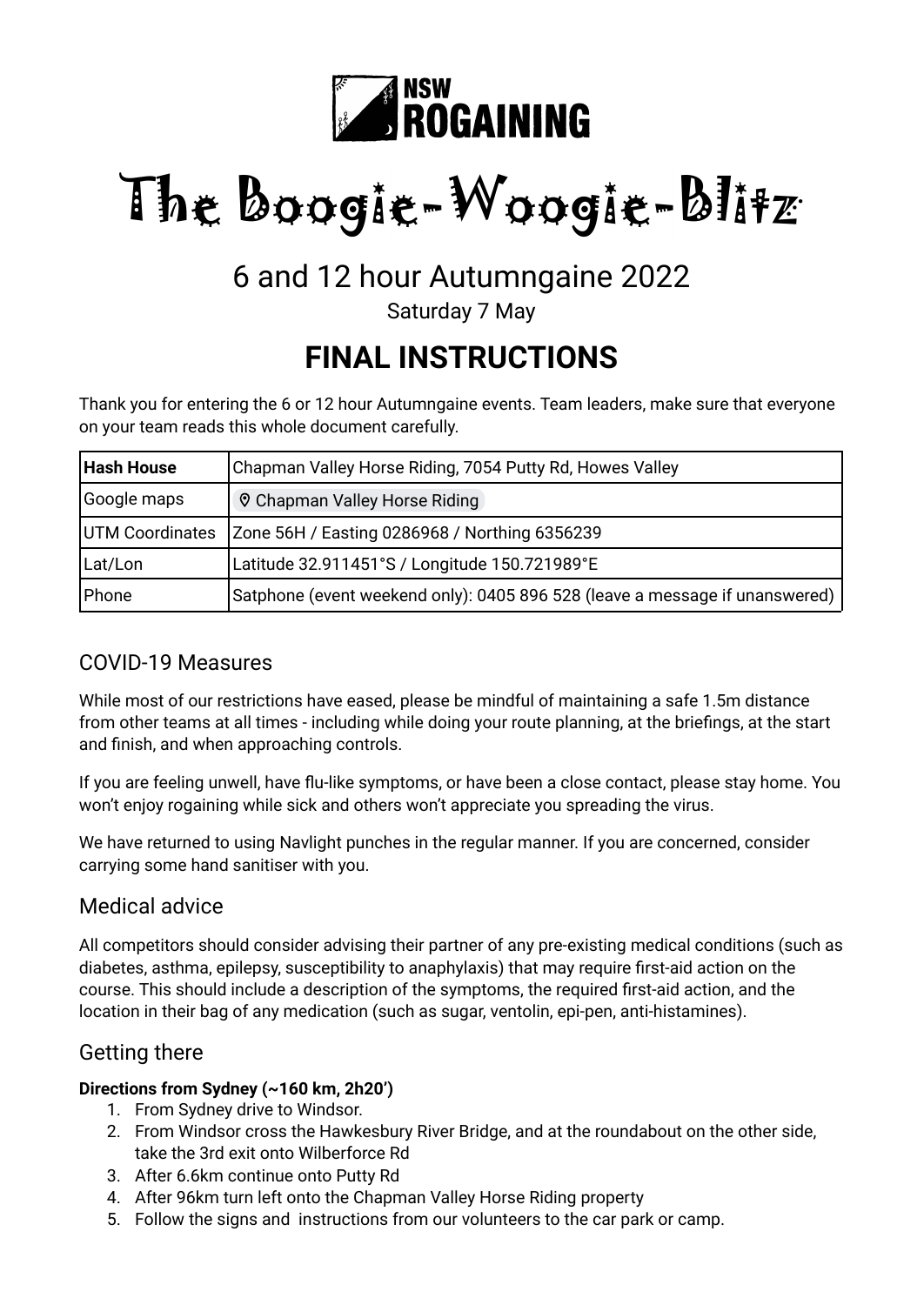#### **Directions from Newcastle (~140 km, 2h)**

- 1. Take Hunter Expressway and M15 to Putty Road
- 2. Turn Right onto the Chapman Valley Horse Riding property
- 3. Follow the signs and instructions from our volunteers to the car park or camp.

Putty Road has a number of road works along its length, some of which have alternating one way traffic flow. Allow extra time to get there.

#### Parking and camping

Camping is available around the Hash House on the Friday and Saturday nights. 12 hour teams please consider staying the night after the event or have someone drive home who did not compete. We will be catering for a hot breakfast on Sunday!

We will have a bush camp on the property, with portaloos, marquees and limited water supply. Please bring some water if you can, 5-25 litres per car will greatly reduce the load on our catering supply.

The Hash House is accessible for 2WD vehicles.

The Hash House will serve hot soup from 17:30 and full dinner from 18:00 Saturday until 01:00 Sunday. Breakfast on Sunday morning starts at 07:30, with hot food from 08:00 until 09:00. The menu will have vegetarian and gluten free options.

There is no mobile phone coverage at the Hash House and marginal Telstra coverage on high points on the course. The event organisers will have a satellite phone for communications during the event. The number is listed at the top of this document. You can call them at standard costs for a mobile phone service.

#### Program

#### **Saturday 7 May**

- 09:00 Registration opens, maps available
- 11:40 Briefing for novices
- 11:50 Final briefing
- 12:00 Mass start for both 6 and 12 hours
- 17:30 Hash House opens
- 18:00 Finish of 6-hour event
- 18:30 Presentations for the 6-hour event

#### **Sunday 8 May**

- 00:00 Finish for 12-hour event
- 00:30 Presentations for the 12-hour event
- 01:00 Hash House closes
- 07:30 Hash House serves breakfast
- 09.00 Hash House closes
- 09.00 Volunteers are welcome to help with packing up and collecting flags.

#### Registration

To register, one person only per team to register and collect maps please.

*Bring:*

- 1. Your team number available on the event website.
- 2. Indemnity form completed and signed by all team members.
- 3. The team first aid kit with at least 2 compression bandages so that it can be checked.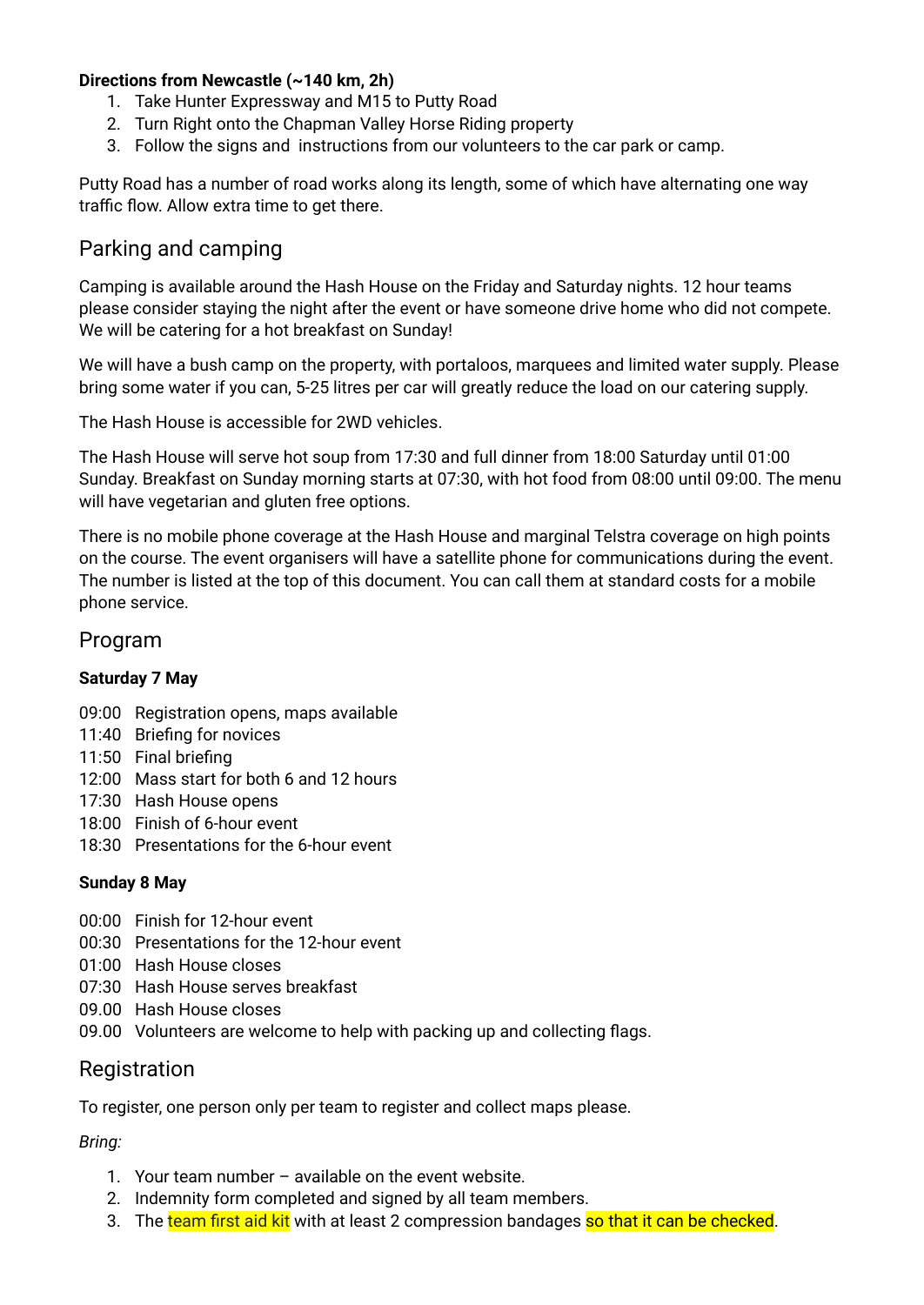#### *Receive:*

- 1. Map with control descriptions and course setters' notes printed on the back (1 per team member).
- 2. NavLight tag and wristband (1 per team member).
- 3. Flight plan (1 per team). Please mark your planned route and return it before starting to help us locate and assist you should the need arise. This is an intention only and not a final route choice for you, but you must submit it prior to going on-course.

#### Information for novices

If you are new to Rogaining and would like to know more about our sport before the event, you can find a lot of useful information on the NSW Rogaining Association website. Go to:

#### <https://nswrogaining.org/AboutRogaining/Novices/Novices.htm>

If you haven't done a rogaine before, please read. If you are unsure or unfamiliar with anything to do with the event, our volunteers at the Hash House can help. Please attend the novice briefing. Experienced Rogainers will be on hand to assist you in having an enjoyable event. If you are still unsure, or have further questions, please talk to one of the organisers immediately after the event has started, for further assistance. We're here to help.

#### Start procedure

A novices' briefing will be held at 11:40. The pre-start briefing will be held at 11:50 for all competitors. Attendance is compulsory. All NavLight tags will be pre-punched with a start punch, so no pre-start punching will be necessary by competitors. The mass start for the 6 & 12 hour events will be at 12:00 midday.

#### During the event

At each checkpoint, each team member must register their NavLight tag with the NavLight punch at the control. If the NavLight punch doesn't work (i.e. its red light doesn't flash) then record the three letter code inside the clear end.

No smoking or fires on the course. Fires are only allowed at the Hash House. Please bring all rubbish back to the HH. Bury all personal waste.

#### Finish procedure

At the finish, all competitors must register their NavLight tag at Admin with the "finish" punch. Your finish time will be calculated when the last team member's tag is punched.

#### Scoring

Each checkpoint is worth its number rounded down to the nearest 10, for example checkpoint 67 is worth 60 points. The penalty for a late finish is 10 points per minute or part thereof. Zero score will occur if a team arrives more than 30 minutes late.

#### Rules of Rogaining

There's a bunch of rules for the sport of rogaining, which you can read at <http://www.nswrogaining.org/Resources/Forms/index2.pdf>

Take particular note of Rule 7: *"The only navigational aids that may be carried on the course are magnetic compasses, watches and copies of the competition map. The possession of other navigational aids, including pedometers, altimeters and GPS receivers on the course is prohibited. The possession, at the event site, of maps that provide additional information not shown on the competition map is prohibited."*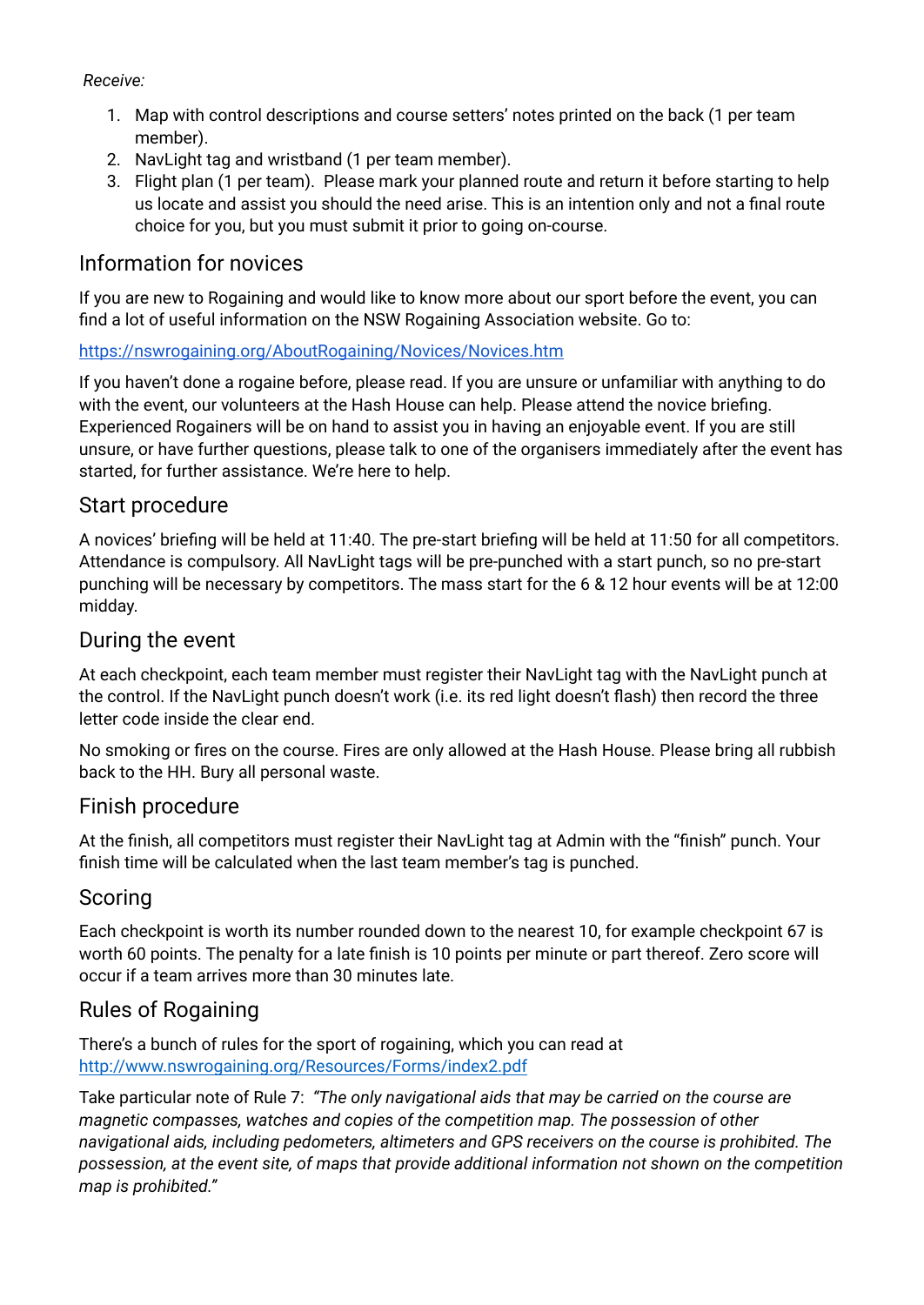However, for this event, we will allow GPS enabled devices to be carried for emergencies, tracking or photography. They are not allowed to be used for any form of navigation, including pacing.

#### The map

The map is oversized A3 (310x440mm), scale 1:20,000 with 10m contours and magnetic north lines, printed on waterproof and tear-resistant Teslin paper. If you plan your course with string, you will need one with 50mm markings for each km.

The map has been created using the latest LiDAR survey data by NSW DFSI Spatial Services. The data has an accuracy of 2m horizontal and 30cm vertical. This has allowed us to produce high resolution and extremely accurate contour, cliff and watercourse information.

#### Marking up your Teslin map

*The following notes are reproduced from the 2016 World Rogaining Championships held at Ross River, Alice Springs.*

For those who like to mark their map during course planning, the following guidelines may assist:

- soft pencils 4B to 6B are recommended to get reasonably visible markings. Harder pencils such as HB will barely make a mark on the paper
- highlighter pens of various brands have been tested. Faber-Castell has the best sticking power Stabilo Boss and Artline mark the paper well but may rub off a little easier in wet conditions paler colours such as yellow will fade quicker than orange or darker colours
- ballpoint pens and permanent markers such as Sharpie pens make very durable markings
- for those who wish to leave nothing to chance, applying contact to the printed side of the map will provide an extra level of security

#### What to bring to the event

- Indemnity form signed by all members
- Pens, scissors, string (marked at 50mm), sticky tape for map work
- Your own cutlery, mug, bowl and plate
- Camping gear
- Change of clothes, towel
- Chairs, picnic table
- Food for Friday night and Saturday morning
- Basic first aid kit
- Spare water (5-25 litres per car)
- OPTIONAL: Map case, plastic bag or clear contact to protect map and control descriptions

#### What to take on the course

#### **Compulsory**

- First aid kit with at least 2 compression bandages (per team)
- Whistle (per person)
- Emergency blanket (per person)
- Headlamp/torch (per person)

#### Recommended

- 2-3 litre filled drink container (there are 2 water drops on the course but because tracks are closed by recent wet weather they are not in ideal locations - extra drink carrying capacity may be required)
- Small backpack
- **Compass**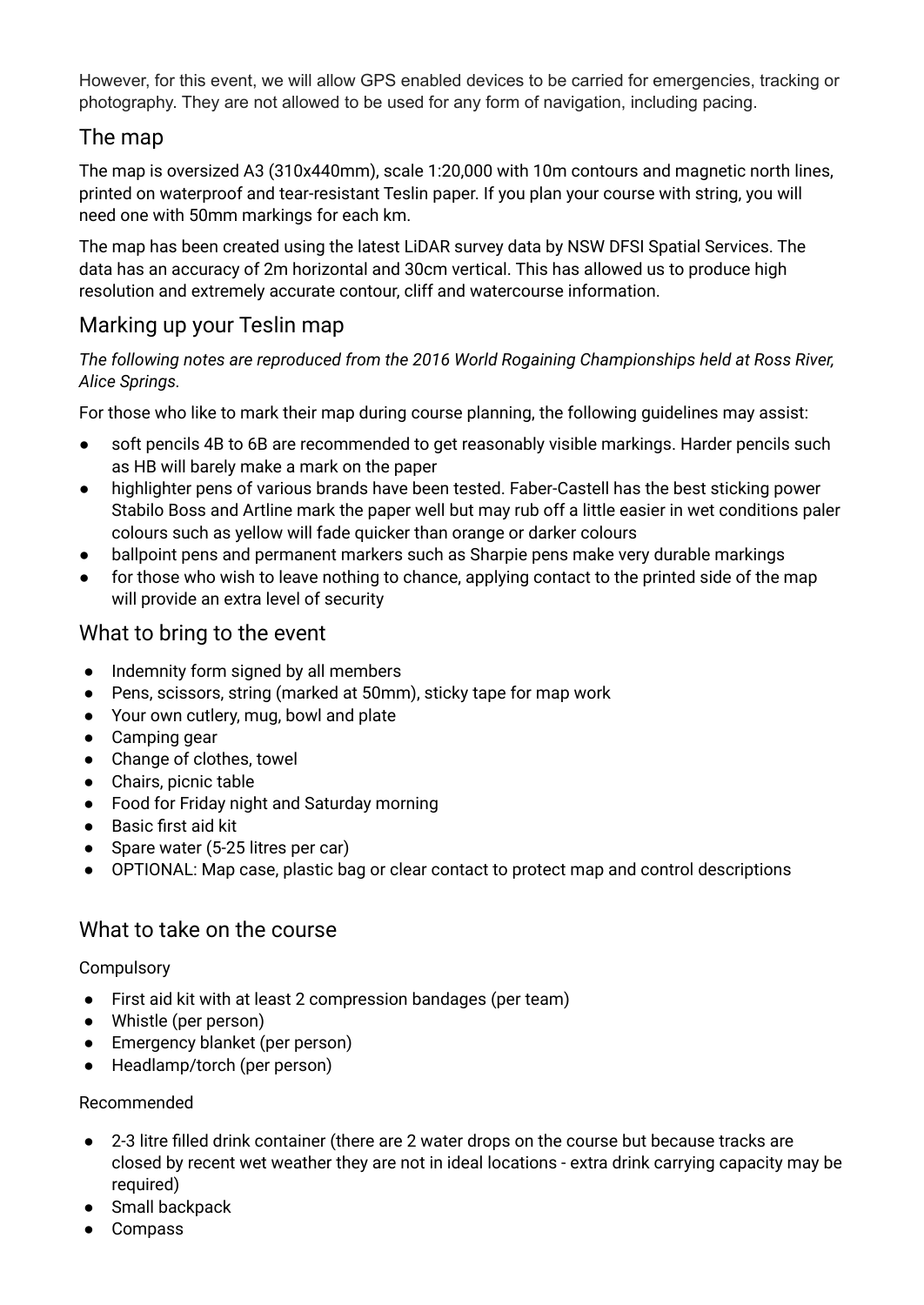- Non-GPS watch
- Pen/pencil
- PLB if you have one
- Spare torch batteries
- Mobile phone (for photography and emergency use only not for navigation)
- Reading glasses/lookovers/etc. if you need them for reading fine detail on the map
- Gaiters or other leg coverings are strongly recommended (gaiters also increase protection from snake bite).
- Shoes with good grip and good foot protection
- Warm clothing and rain jacket adequate for the weather conditions
- Food for the course (muesli bars, dried fruit, chocolate, pizza, power drinks, etc.)

#### Safety

- Beware of motor vehicles on all roads and tracks.
- Look out for horses and cattle. Give them plenty of space.
- Care for your team  $-$  stay together at all times, within voice contact  $-$  and look out for other rogainers who may require help.
- Stay hydrated you should carry 1-3 litres with you. There are 2 water drops on the course. N.B. We don't recommend drinking any water from the creeks on the course.
- There are multiple cliffs on the course. Some are quite large. Care should be exercised at all times and particularly around cliffs, boulders or logs.
- If an injury or sickness occurs, stay together as a team. If able, try for the nearest track, checkpoint or water drop to wait for others to arrive. There is patchy Telstra mobile coverage at higher parts of the course. Try to send a message or call the number on the map. Help may be some hours away. Your team must be prepared to give an initial response to an injured competitor.
- A whistle must be carried by each team member. Three whistle blasts is the distress signal, and any person hearing this signal must render assistance. Team scores which are affected by giving assistance will be adjusted at the finish.

#### Emergencies

The Hash House phone number is printed on the map. There is patchy Telstra mobile phone reception on the course, most likely at high points. SMS may be more successful than a voice call.

Have you installed the Emergency + app on your smartphone? It's free from any App Store and could be useful in an emergency situation. More info at <https://www.triplezero.gov.au/triple-zero/smartphone-applications>



#### Course, Terrain & Weather

The course is set on a mixture of farmed grassy valleys and forested ridges and spurs. There is a significant track network covering ⅔ of the course. Some of the course has been affected by the 2019/20 bushfires but most of the forest crown remained intact. The 2 wet summers since have caused thicker understory regrowth than usual but in most of the forested areas the understorey varies from open and easy walking to thicker regrowth that is usually below the waist. Gaiters are strongly recommended.

The persistent wet weather recently means that there is a lot of water flowing in all watercourses. In the grassy valleys in many places the water has formed wide boggy areas. All competitors should be prepared to get wet feet. Bringing a spare pair of shoes for after the event might be a good idea.

The Hash House is at 200m elevation.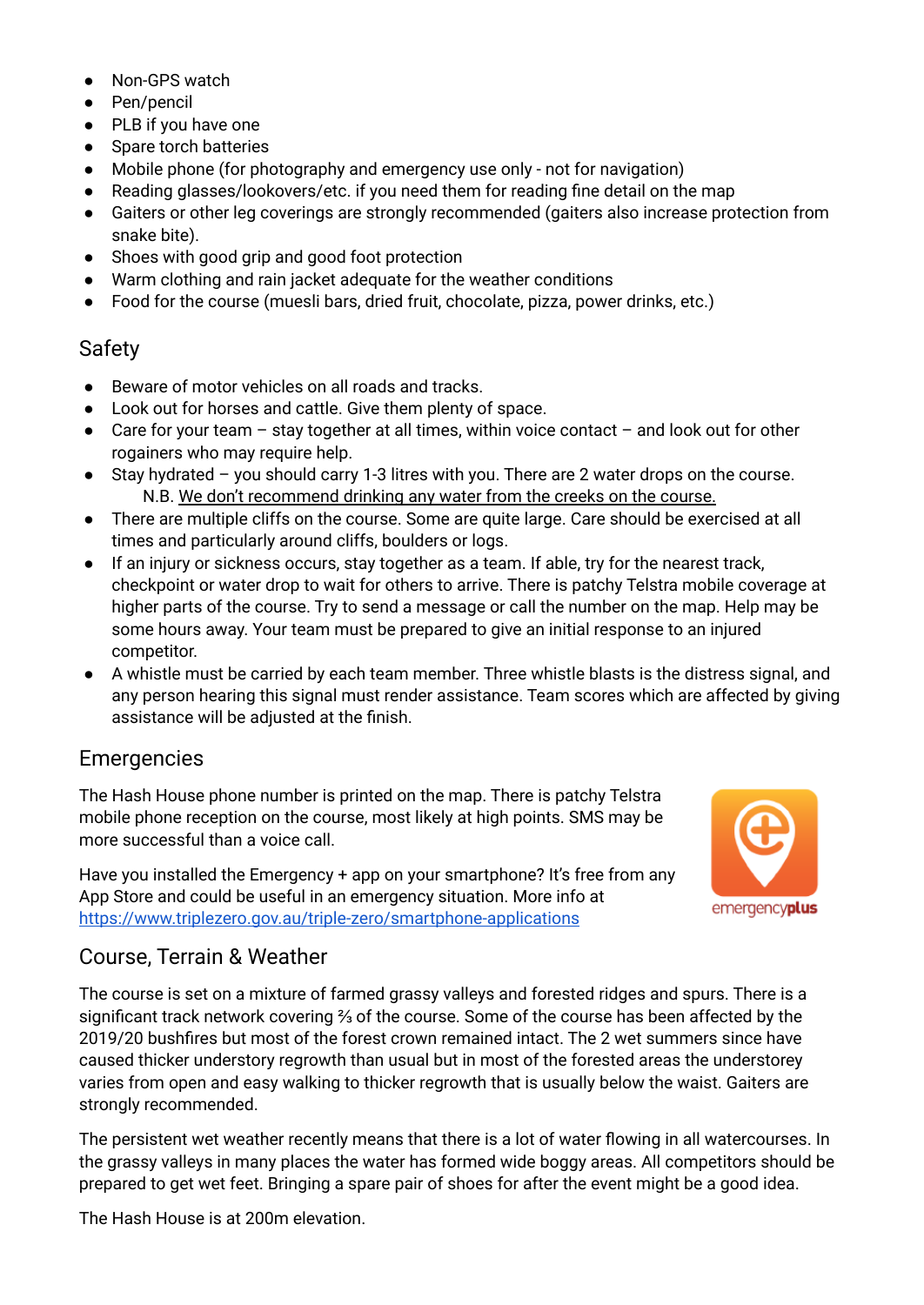Sunset is at 17:12.

Moonset is at 21:59 with 34% illumination.

Temperature during the event is forecast to be 6-19°C, so bring appropriate clothing.

#### Weather Forecast

|                     | Tue. 3<br>May | Wed. 4<br>May | Thu. 5<br>May | Fri. 6 May    | Sat. 7<br>May | Sun. 8<br>May | Mon. 9<br>May |
|---------------------|---------------|---------------|---------------|---------------|---------------|---------------|---------------|
|                     |               |               |               |               |               |               |               |
| Max $(°C)$          | - 22          |               | 21            | $\frac{1}{2}$ | 17            | 19            | 19            |
| Min(°C)             |               |               | 13            |               |               |               |               |
| Chance of rain (%)  |               |               | 70            | 5             |               |               | 40            |
| Rainfall range (mm) |               | $0$ to $1$    | $0$ to $3$    |               |               |               | $0$ to $0.4$  |

#### Helpers

We have a great team of helpers but always appreciate more. If you need help or can provide help, please let us know. We'll see you there.

Richard Sage (Co-ordinator) 0412 934 486 sagerichard904@gmail.com

Vivien de Remy de Courcelles (Administrator) 0435 030 201 [vivien.rc@exemail.com.au](mailto:vivien.rc@exemail.com.au)